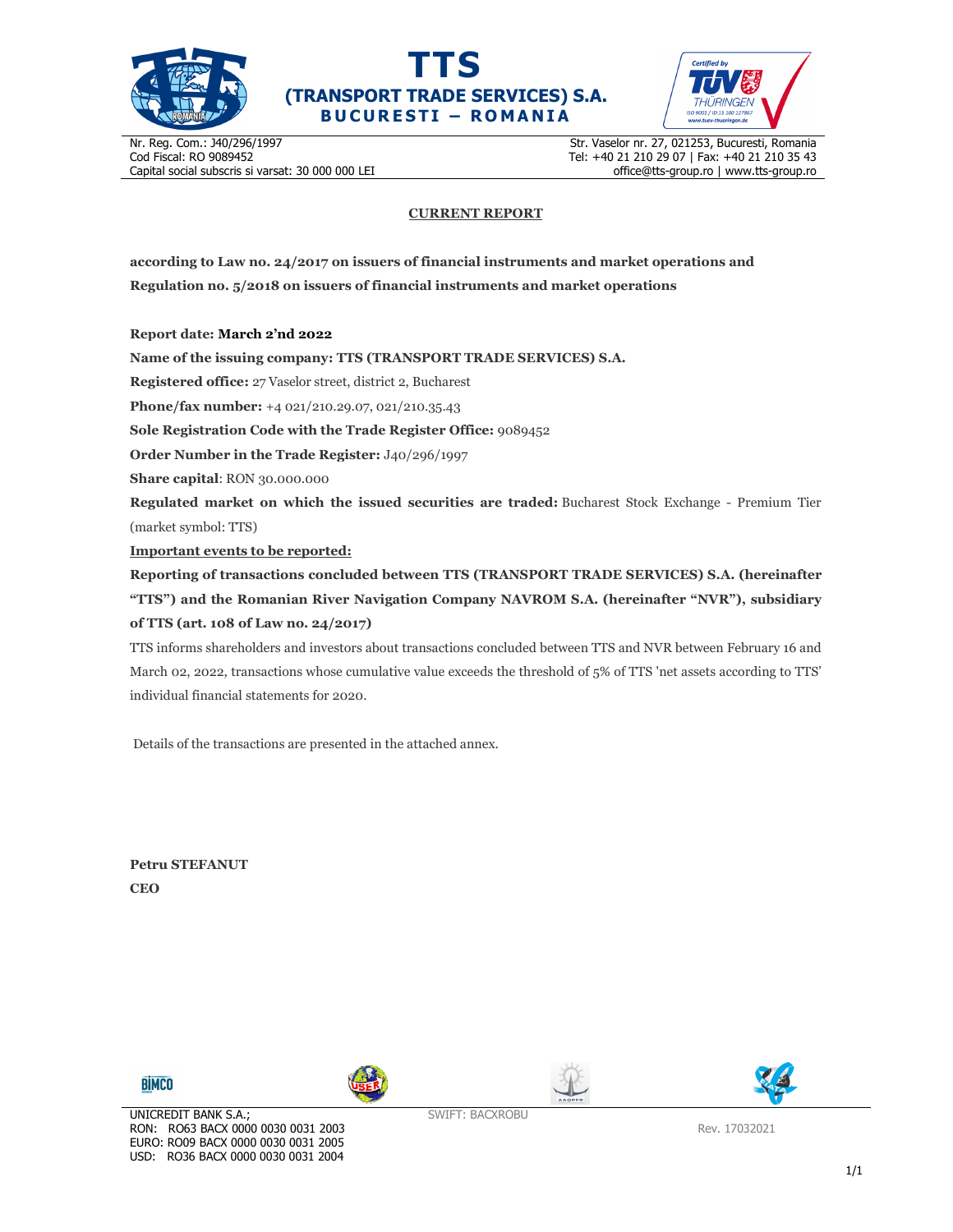





## Nr. Reg. Com.: J40/296/1997Cod Fiscal: RO 9089452 ANNEX 1 Capital social subscris si varsat: 30 000 000 LEI

Str. Vaselor nr. 27, 021253, Bucuresti, Romania Tel: +40 21 210 29 07 | Fax: +40 21 210 35 43 office@tts-group.ro | www.tts-group.ro

| Beneficiary                                                                                          | Contract ID       | Cumulated value<br>[RON]<br>16 feb - 02 mar<br>2021 | Contract<br>date | Expiration<br>date | Subject of<br>the<br>contract | Contract<br>type |    | Guarantees Terms and methods of payment                                | Penalties          |  |  |
|------------------------------------------------------------------------------------------------------|-------------------|-----------------------------------------------------|------------------|--------------------|-------------------------------|------------------|----|------------------------------------------------------------------------|--------------------|--|--|
|                                                                                                      | 1238/SM/M/A/18    | 459,144.52                                          | 1-Apr-18         | $1-Apr-23$         |                               |                  | no | between 21 and 45 days from invoicing<br>with payment by payment order | demmurage/dispatch |  |  |
|                                                                                                      | 1242/SM/M/A/18    | 602,913.67                                          | $1-Apr-18$       | 31-Mar-23          |                               |                  |    |                                                                        |                    |  |  |
|                                                                                                      | 14/A/003/M/SM/215 | 1,162,125.13                                        | $1-Jun-13$       | 31-Dec-22          |                               |                  |    |                                                                        |                    |  |  |
|                                                                                                      | 2034/MB/A/A/19    | 323,882.96                                          | $1-Jul-19$       | 30-Jun-22          |                               |                  |    |                                                                        |                    |  |  |
|                                                                                                      | 2335/AV/A/A/20    | 181,013.34                                          | $1-Jan-20$       | 28-Feb-22          |                               |                  |    |                                                                        |                    |  |  |
|                                                                                                      | 3021/AS/C/A/21    | 392,907.15                                          | $1-Apr-21$       | 31-Mar-22          |                               |                  |    |                                                                        |                    |  |  |
|                                                                                                      | 3094/MV/M/A/21    | 126,925.61                                          | 13-Apr-21        | 13-May-22          |                               |                  |    |                                                                        |                    |  |  |
|                                                                                                      | 3165/AR/A/A/21    | 999,358.72                                          | 15-Jun-21        | 30-May-22          |                               |                  |    |                                                                        |                    |  |  |
|                                                                                                      | 3282/AS/A/A/21    | 372,554.90                                          | 1-Jun-21         | 31-May-22          |                               |                  |    |                                                                        |                    |  |  |
|                                                                                                      | 3323/AS/C/A/21    | 176,367.31                                          | 9-Aug-21         | 31-Dec-22          |                               |                  |    |                                                                        |                    |  |  |
|                                                                                                      | 3332/AB/M/A/21    | 96,153.22                                           | 13-Aug-21        | 28-Feb-22          | cargo transport               | booking note     |    |                                                                        |                    |  |  |
| <b>TTS</b>                                                                                           | 3472/AS/C/A/21    | 225,097.62                                          | $1-Oct-21$       | 30-Sep-22          |                               |                  |    |                                                                        |                    |  |  |
|                                                                                                      | 3532/MM/M/A/22    | 1,435,480.58                                        | $3$ -Jan-22      | 31-Jan-23          |                               |                  |    |                                                                        |                    |  |  |
|                                                                                                      | 3535/AS/C/A/22    | 79,120.00                                           | 14-Jan-22        | 31-Dec-22          |                               |                  |    |                                                                        |                    |  |  |
|                                                                                                      | 3540/MM/M/A/22    | 727,471.78                                          | 10-Jan-22        | 31-Jan-23          |                               |                  |    |                                                                        |                    |  |  |
|                                                                                                      | 3544/DT/M/A/22    | 31,732.99                                           | 19-Jan-22        | 28-Feb-22          |                               |                  |    |                                                                        |                    |  |  |
|                                                                                                      | 3546/DT/M/A/22    | 155,351.47                                          | $3$ -Jan-22      | 31-Dec-22          |                               |                  |    |                                                                        |                    |  |  |
|                                                                                                      | 3551/DT/M/A/22    | 31,661.90                                           | 25-Jan-22        | 28-Feb-22          |                               |                  |    |                                                                        |                    |  |  |
|                                                                                                      | 3553/SM/M/A/22    | 26,646.19                                           | 29-Dec-21        | 31-Mar-22          |                               |                  |    |                                                                        |                    |  |  |
|                                                                                                      | 3554/AS/C/A/22    | 139,619.98                                          | 11-Jan-22        | 31-Dec-22          |                               |                  |    |                                                                        |                    |  |  |
|                                                                                                      | 3557/SM/M/A/22    | 129,218.65                                          | 28-Jan-22        | 28-Feb-22          |                               |                  |    |                                                                        |                    |  |  |
|                                                                                                      | 3559/RB/M/A/22    | 32,165.81                                           | $3$ -Jan-22      | 31-Dec-22          |                               |                  |    |                                                                        |                    |  |  |
|                                                                                                      | 3560/RB/M/A/22    | 44,967.82                                           | $3$ -Jan-22      | 31-Dec-22          |                               |                  |    |                                                                        |                    |  |  |
|                                                                                                      | 3564/SM/M/A/22    | 366,538.03                                          | 1-Feb-22         | 28-Feb-22          |                               |                  |    |                                                                        |                    |  |  |
|                                                                                                      | 3571/RB/M/A/22    | 81,776.39                                           | $1-Jan-22$       | 31-Mar-22          |                               |                  |    |                                                                        |                    |  |  |
|                                                                                                      | 3575/DT/M/A/22    | 32,250.45                                           | 8-Feb-22         | 15-Mar-22          |                               |                  |    |                                                                        |                    |  |  |
|                                                                                                      | 3586/RB/M/A/22    | 80,249.78                                           | 28-Jan-22        | 31-Mar-22          |                               |                  |    |                                                                        |                    |  |  |
| Total value executed in the reported period: RON 8,512,695.98<br>NVR claims on TTS: RON 8,037,742.24 |                   |                                                     |                  |                    |                               |                  |    |                                                                        |                    |  |  |

**BİMCO** 







UNICREDIT BANK S.A.; RON: RO63 BACX 0000 0030 0031 2003 EURO: RO09 BACX 0000 0030 0031 2005 USD: RO36 BACX 0000 0030 0031 2004

SWIFT: BACXROBU